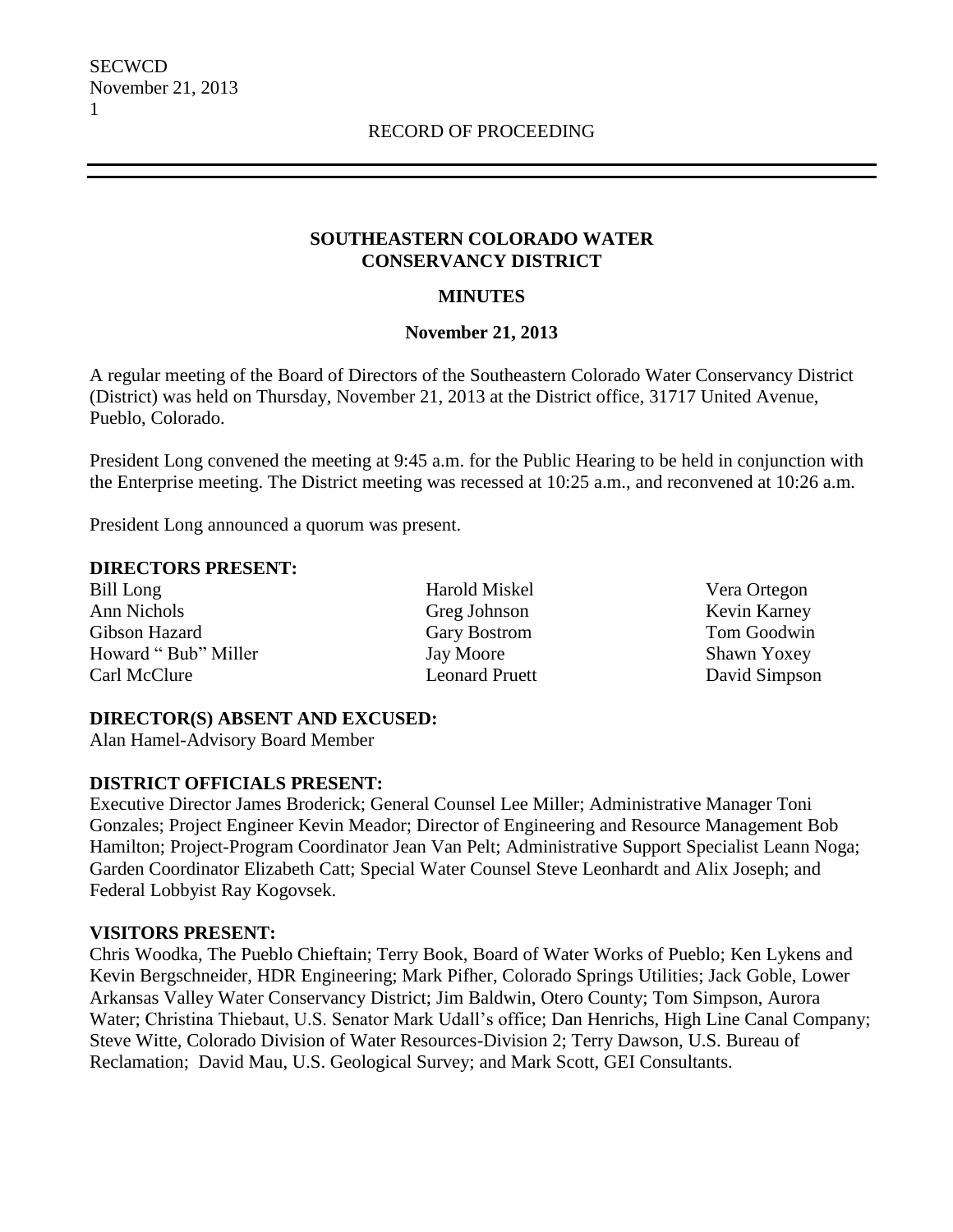#### **INTRODUCTION OF VISITORS:**

President Long welcomed the visitors to the meeting, and asked them to introduce themselves and identify the organization they represented.

## **APPROVAL OF MINUTES:**

President Long asked if the members of the Board had received their copy of the minutes of the October 17, 2013 Board meeting, and if there were any corrections or additions. Mrs. Ortegon moved, seconded by Mr. Howard "Bub" Miller, to approve the minutes. Motion unanimously carried.

## **FINANCE COMMITTEE REPORT:**

Treasurer Nichols reported the financial statements for September and October were posted to the Board website for review. Treasurer Nichols moved, seconded by Mr. Johnson, for acceptance of the September and October 2013 financial statements and payment of the October and November 2013 bills. Motion unanimously carried.

## **CONSENT ITEMS:**

None

## **PRESENTATIONS:**

PUBLIC HEARING

Mr. Broderick presented a PowerPoint presentation titled, *2014 Proposed Budget,* reviewing the following:

- Budget Policy
- Highlights
- District Fry-Ark Project Revenue
- Fry-Ark Project Tax Revenue
- Other Fry-Ark Project Revenue
- Operating Revenue
- Revenue
- District Sources of Operating Revenue
- Revenue Interfund Reimbursement
- District Expenditure Fry-Ark Project
- District Expenditures Grant Activity
- District Expenditures Operating
- District Capital Outlay
- District Activity
- Enterprise Consolidated Revenue
- Enterprise Consolidated Revenue Grants
- Enterprise Consolidated Operating Revenue
- Enterprise Consolidated Revenue Environmental Stewardship Surcharge
- Enterprise Consolidated Revenue Water Sales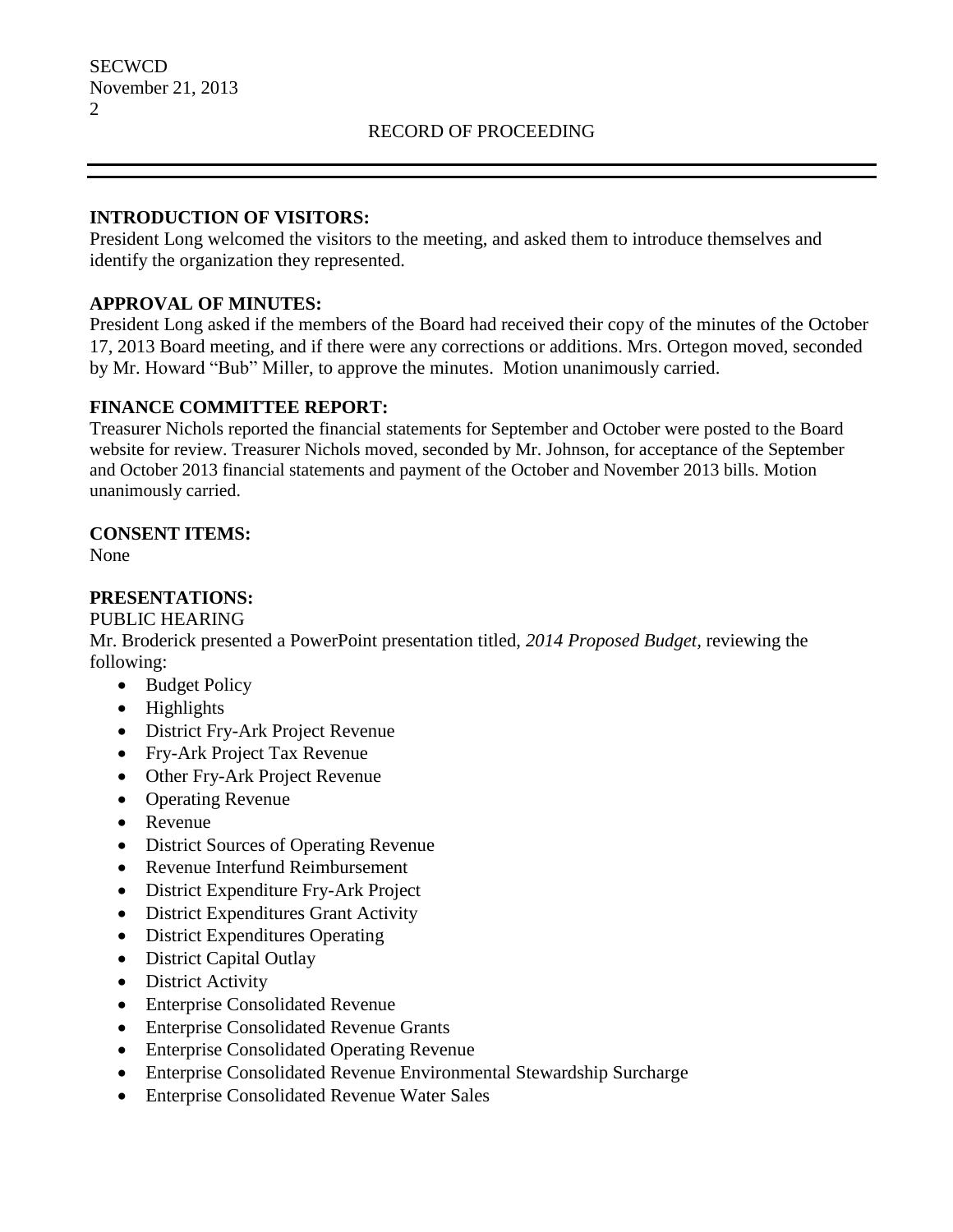- Enterprise Consolidated Revenue
- Enterprise Consolidated Revenue Participants Payments
- Enterprise Consolidated Expenditures
- Enterprise Capital Outlay
- Use of Reserve Funds

President Long asked the Board members if there were any questions. The few that were asked were answered by Mr. Broderick. President Long then asked if there were any questions from the public, there were none.

President Long recessed the District meeting at 10:25 a.m.

#### HABITAT HERO AWARD

Mr. Broderick reported Garden Coordinator, Liz Catt, submitted the Xeriscape Demonstration Garden as a Habitat Hero Garden. On November 1, 2013 the District received notice it was awarded this distinction. The Xeriscape Demonstration Garden was recognized for offering an outstanding example of restoring habitat crucial to the survival of songbirds and pollinators by providing shelter and nesting opportunities, natural food sources, fresh water, no or minimal pesticide use, and is water-wise and energy-efficient.

President Long presented Mrs. Catt with a plaque recognizing the Xeriscape Demonstration Garden as a Habitat Hero Garden.

#### PALMER TRUST AWARD

Mr. Broderick reported the Innovation in Conservation Award: Arkansas Voluntary Flow Management Program, Arkansas River Outfitters Association, is an award that honors an individual, group, project, or program that has advanced the cause of conservation by developing new conservation models, created new conservation funding mechanisms, and/or implemented unique conservation partnerships that protect our natural heritage.

The Arkansas River Voluntary Flow Management Program (VFMP), a cooperative effort between Colorado Parks and Wildlife, Colorado Trout Unlimited, the Southeastern Colorado Water Conservancy District, the Colorado Department of Natural Resources, Chaffee County and Arkansas River Outfitters Association (AROA), is a unique water management program that monitors the volume of water that flows downriver, allowing a consistent flow during the summer season, thus benefitting both tourism and economic stability for this region. After 20 successful years, the program is viewed nationally as a model for cooperative water flow programs.

The VFMP's annual operation during the season benefits not only rafting companies and private boaters, but also the many communities and municipalities that depend on tourism for their very survival. The VFMP enhances the experience of visiting the Arkansas River, ensuring the opportunity to enjoy scenic beauty, whitewater thrills, excellent family-class rafting, as well as providing healthy habitat for the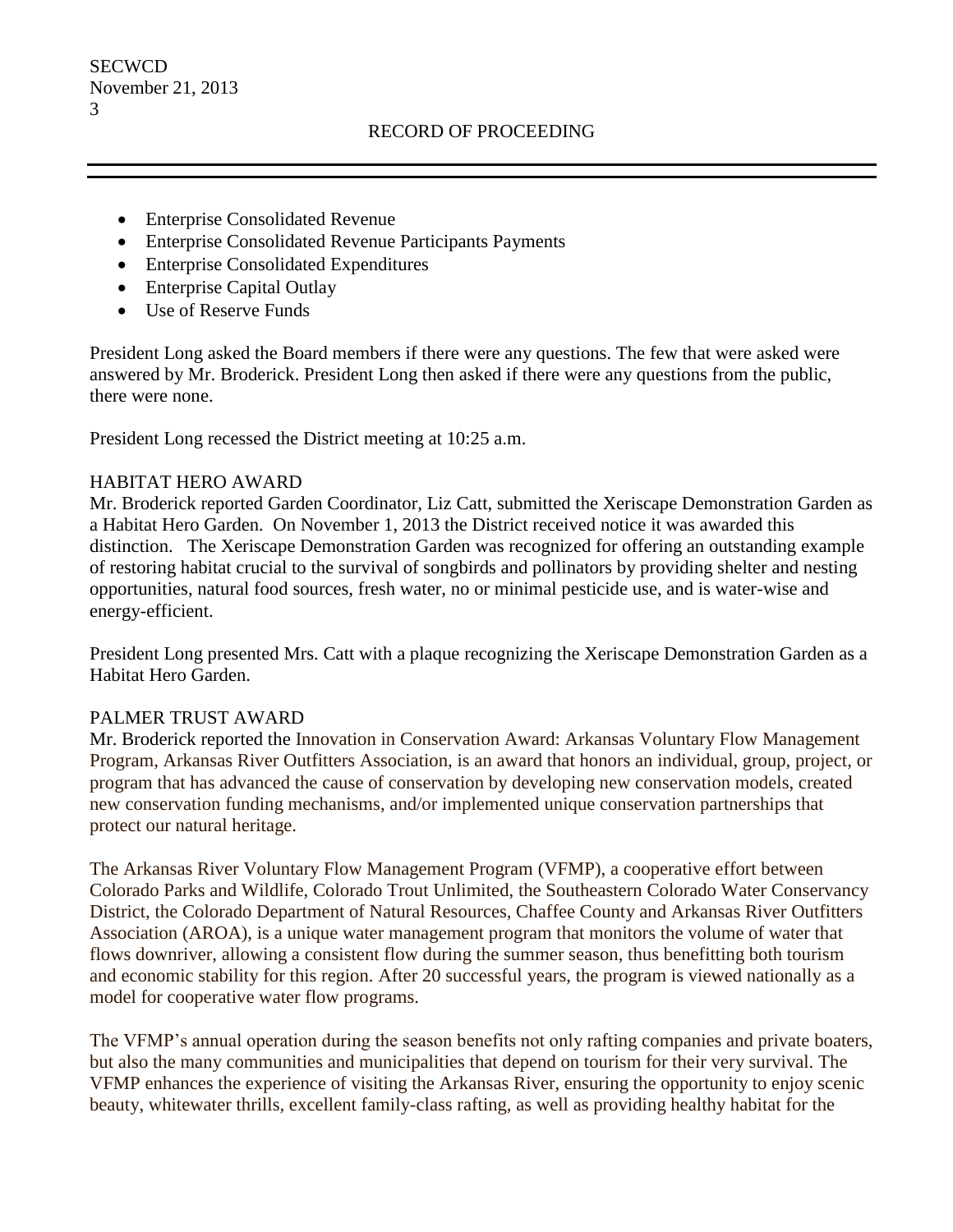### RECORD OF PROCEEDING

popular Brown Trout during the peak tourism season from July 1 through August 15. The program contributes to sustaining the river's flow through Pueblo and onto agricultural land in the Lower Arkansas Valley.

### FOUNTAIN CREEK PEAK FLOW AND SEDIMENT STUDY

David Mau presented a PowerPoint presentation titled, *Fountain Creek Peak Flow and Sediment Study,*  reviewing the following:

- Project Summary
- Management Scenarios Summary at Pueblo Gage

### **MONTHLY REPORTS:**

#### U.S. BUREAU OF RECLAMATION REPORT

Terry Dawson provided a PowerPoint presentation with the following information:

- As of November 19, there were 132,512 acre-feet stored in Pueblo Reservoir; 102,539 acre-feet of Project water; 24,707 acre-feet of Excess Capacity water; 3,267 acre-feet of Winter water.
- There is currently 154,410 acre-feet of Project space in Pueblo Reservoir and 33,523 acre-feet of space in Turquoise and Twin Lakes Reservoirs.
- Project Reservoirs: Turquoise 87%; Twin Lakes 86%; Pueblo 95%

## DIVISION ENGINEER'S REPORT

Mr. Witte reviewed the following:

- River and Reservoir Report
	- o Arkansas River Daily Report, River Call:
	- o 3/1/1910 Winter Water Storage Program
	- o 5/31/1949 Compact Call

<http://www.dwr.state.co.us/div2/aras/arascal.asp>

- Current River/Reservoir Operations
	- o Earlier this week, the Colorado Water Conservation Board (CWCB) voted to approve the Criteria and Guidelines for HB13-1248 Pilot Projects. The Division Engineers Office is anticipating a fallowing-leasing proposal for around 250 acre-feet to be submitted within the next 10 days in order to meet the notice requirements and comment period which will allow the CWCB to act on the proposal at its March meeting.
- Compact Issues
	- o Began storing inflow to John Martin on November 1, 2013
	- o Arkansas River Compact Administration will meet December 17 and 18, 2013 in Lamar, Colorado at the Lamar Community Building, 610 South Sixth St.
	- o Update on Compact compliance status
	- o Revision of PDF values for 2014
	- o New request for an account in John Martin Reservoir

### USGS REPORT

David Mau provided his report under the Presentations.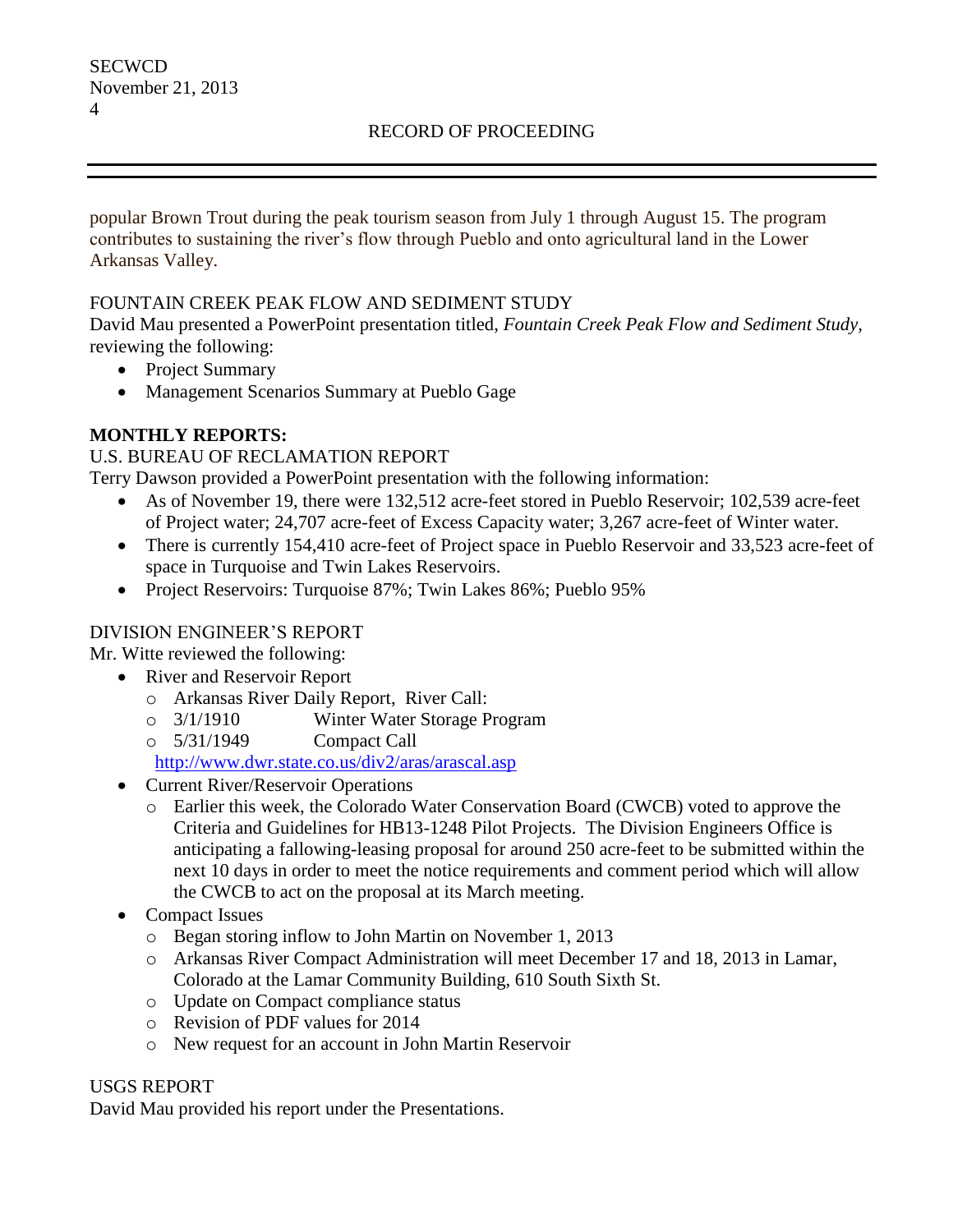#### STATE LEGISLATION UPDATE

Lee Miller reported the Water Resources Review Committee (WRRC) met for the final time on October 30, 2013, and took action on the legislation drafted as a result of the prior hearings. Here is a summary of the proposed legislation approved by the WRRC and those bills not recommended. The WRRC voted unanimously to recommend to the Legislative Council that more than the three bills permitted the WRRC be allowed.

| <b>Proposed Legislation</b>            |                                                                           |                                          |  |
|----------------------------------------|---------------------------------------------------------------------------|------------------------------------------|--|
| Bill<br><b>Designation Short Title</b> |                                                                           | <b>Former Bill</b><br><b>Designation</b> |  |
| <b>Bill A</b>                          | Hydroelectric Generation<br><b>Incentives</b>                             | Bill 1                                   |  |
| <b>Bill B</b>                          | Water Flexible Markets                                                    | Bill 2                                   |  |
| <b>Bill C</b>                          | <b>Wastewater Treatment Small</b><br><b>Communities Grants</b>            | Bill 3                                   |  |
| <b>Bill D</b>                          | <b>Division Water Resources</b><br><b>Remove Printing</b><br>Requirements | <b>Bill 10</b>                           |  |
| <b>Bill E</b>                          | Oppose Federal Special Use<br>Permit Water Right Term                     | <b>Bill 11</b>                           |  |
| <b>Resolution</b><br>A                 | <b>Forest Products Transport</b><br>Interstate Weight Limit               | <b>Resolution</b>                        |  |

## **Bills Not Recommended to Legislative Council**

| <b>Bill Designation</b> | <b>Short Title</b>                                     |
|-------------------------|--------------------------------------------------------|
| Bill 4                  | <b>Create Forest Watershed</b><br>Roundtables          |
| Bill 5                  | <b>Modify Cluster Development</b>                      |
| Bill 6                  | Legislator Water Education<br>Fund                     |
| Bill 7                  | Designated Ground Water<br><b>District Enforcement</b> |
| Bill 8                  | Allow Surface Water Replace<br><b>Well Depletions</b>  |
| Bill 9                  | Simplified Water Court<br>Procedures                   |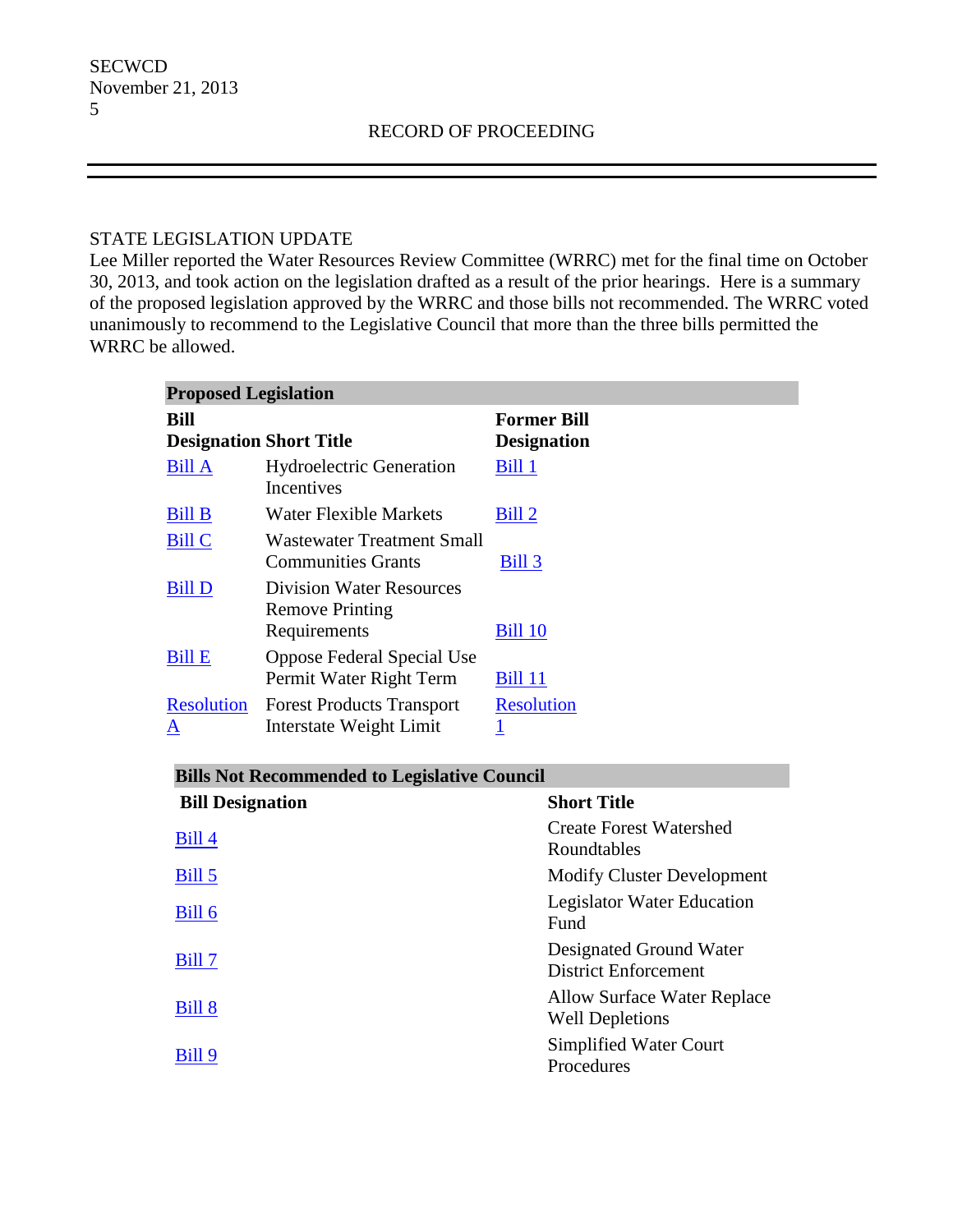Several of the bills not recommended were withdrawn by the requesting legislator. Of those bills voted on by the WRRC, all received a majority vote in favor; however, a two-thirds vote is required for recommendation. Bills not recommended to the Legislative Council, as well as several concepts not requested to be drafted, such as the Agriculture Efficiency proposal, are still likely to be introduced by individual legislators during the upcoming legislative session.

One of the items presented to the WRRC but not drafted into a proposed bill, was a water efficiency proposal from Denver Water. Talking points on Denver Water's proposal were provided to the Board. Denver Water has requested support from the Front Range Water Council for their proposal. The District Board indicated that they would like more time to study the legislation and supporting materials before taking a position on the legislation.

## **ACTION ITEMS:**

### WOODMOOR (Case No. 12CW01), APPROVAL OF STIPULATION

Mr. Leonhardt reported Woodmoor filed its application in January 2012 to change the use of rights it has acquired on Fountain Creek, near Fountain, including shares in the Chilcott Ditch Company, the Liston and Love Ditch, the Lock Ditch, and the Lock Ditch No. 2, as well as Calhan Reservoir storage rights, from irrigation to municipal and related uses. For its change of the Chilcott, Woodmoor relies on the "ditch-wide" quantification of historical consumptive use decreed in Case No. 06CW119, filed by Security and Fountain, and to which the District stipulated. The Board directed special water counsel to file a statement of opposition in this case in March 2012.The case is set for a 10-day trial beginning February 25, 2014. The District's expert disclosures, filed last month, do not designate an expert witness, but reserved the right to participate in trial including examining other parties' experts.

The proposed decree dated June 24, 2013 included appropriate terms and conditions to protect the Winter Water Storage Program, to ensure consistency with Case No. 06CW119, and to ensure dry-up and revegetation consistent with that case. In consultation with District staff and general counsel, special water counsel are in the process of negotiating an appropriate transit loss term to be added to the decree. Special water counsel is awaiting Woodmoor's response on this last point.

Mr. Bostrom moved, seconded by Mr. Johnson, to authorize legal counsel to enter into a stipulation with Woodmoor consenting to entry of a decree that is no less protective of the District than the proposed decree dated June 24, 2013, with the addition of a condition concerning assessment of transit losses that is acceptable to District staff, general counsel, and special water counsel. Motion unanimously carried.

#### WATER COURT RESUME

Board of Water Works of Pueblo (Case No. 2013CW3043 and Case No 2013CW3044) Bob Hamilton reported on the following: September 2013 Resumes Water Division 2: There are two cases in this resume of interest to the District. Both cases are applications by BWWP to make conditional water rights absolute, and for a sexennial finding of reasonable diligence for exchanges.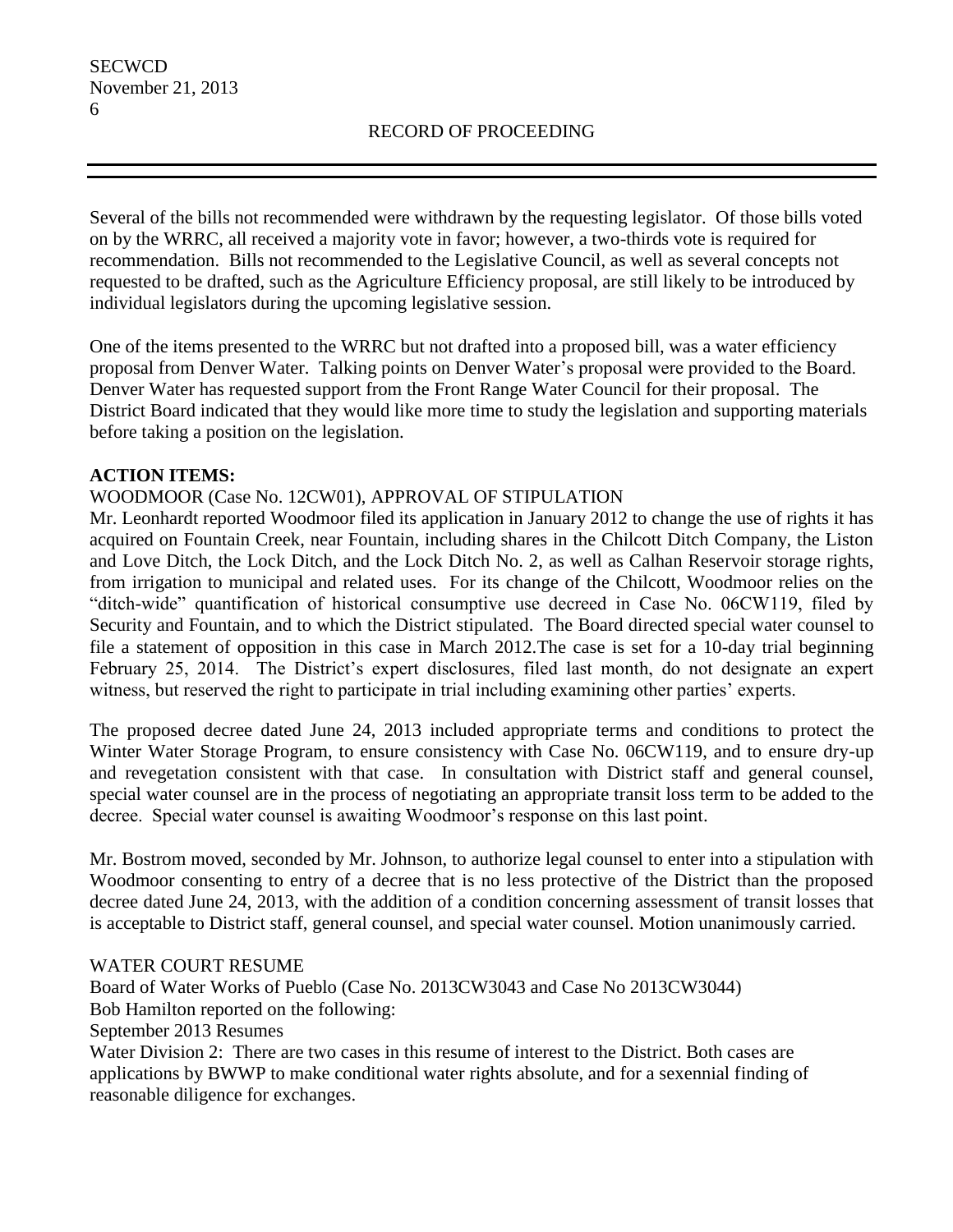Case No. 2013CW3043 involves exchanges and reuse rights for non-sewered return flows adjudicated in previous Water Division 2 cases in which the District has stipulations. This application involves exchanges of non-sewered return flows from below Pueblo Reservoir upstream to the following facilities: 1. Pueblo Reservoir; 2. Clear Creek Reservoir; 3. Turquoise Lake; 4. Northside Intake; 5. Southside Intake; and 6. Comanche Pump Station. The many sources of water from which the return flows are generated include Fryingpan-Arkansas Project water.

Case No. 2013CW3044 involves exchange of water into Clear Creek Reservoir, located in Chaffee County, and Twin Lakes Reservoir and Turquoise Reservoir, both located in Lake County. The sources of water for these exchanges are: Ewing Placer Ditch; Warren E. Wurtz Ditch; Wurtz Extension Ditch; Columbine Ditch; Busk-Ivanhoe System; Homestake Project; Independence Pass Transmountain Diversion System; and Fryingpan-Arkansas Project.

In both cases, BWWP seeks findings of diligence, and to make absolute a portion of the previously decreed conditional exchange rights. Staff has reviewed the application and has spoken with applicant's staff, verifying the absolute claims, and believes the claimed flows to be correct. Special water counsel has reviewed these applications as to the use of Fryingpan-Arkansas Project water and facilities, and previous stipulations to the original applications and subsequent diligence filings to ensure the continued protection of the Fryingpan-Arkansas Project and the District's exchanges. Special legal counsel has drafted a stipulation concurrence letter that requests counsel for BWWP to confirm that the previous stipulations apply to these cases.

Mrs. Ortegon moved, seconded by Mrs. Yoxey, that the Board authorize special water counsel to execute a letter agreement in Water Division 2 Cases 2013CW3043 and 2013CW3044, reaffirming the previous stipulations with the Board of Water Works of Pueblo, and, if the applicant does not sign the letter, authorize special water counsel to file Statements of Opposition in these two cases. Motion unanimously carried.

# **EXECUTIVE SESSION**

Lee Miller reported a request has been made for the Southeastern Colorado Water Conservancy District to enter Executive Session for the purpose of:

- 1. Discussion with legal counsel on the Aurora-High Line Exchange Application (Case No. 05CW105, Water Division 2)
- 2. Discussion with legal counsel on the Lower Arkansas Water Management Association (Case No. 02CW181, Water Division 2)

## Pursuant to:

 $\Box$  C.R.S. §24-6-402(4)(b): (Conferences with an attorney for the local public body for the purposes of receiving legal advice on specific legal questions)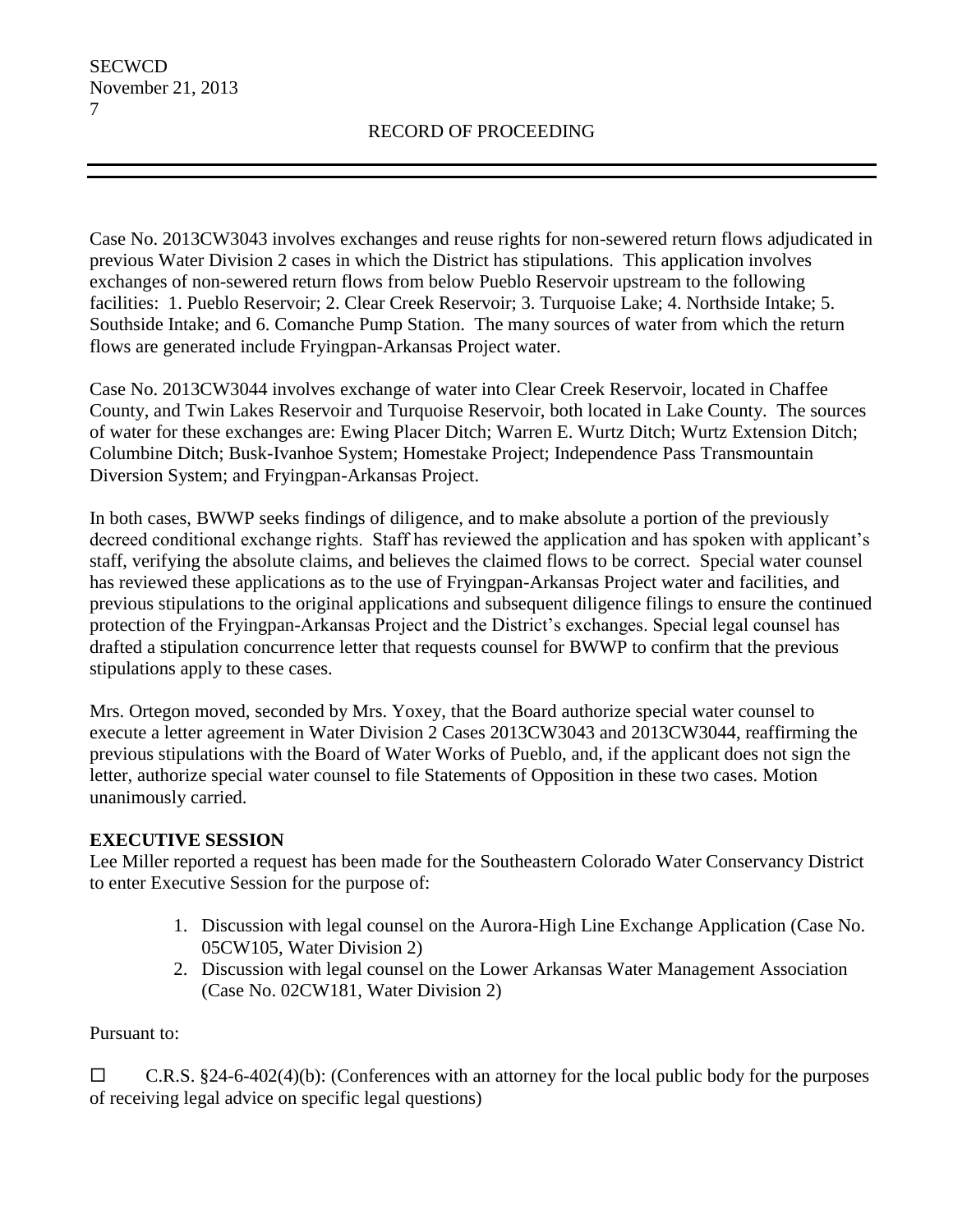$\Box$  C.R.S. §24-6-402(4)(e): (Determining positions relative to matters that may be subject to negotiations; developing strategy for negotiations; and instructing negotiators)

The presence of the following persons is requested at this Executive Session:

- 1. Non-Excused Board Members
- 2. Executive Director
- 3. General Counsel
- 4. Special Water Counsel
- 5. Director of Engineering and Resource Management

## MINUTES WILL BE ELECTRONICALLY RECORDED AS REQUIRED BY THE COLORADO OPEN MEETING ACT

Mr. Johnson moved, seconded by Mr. Goodwin, to convene into Executive Session. Motion unanimously carried. The District Board entered into Executive Session at 11:32 a.m.

President Long reconvened the District meeting at 12:30 p.m.

## REPORT OUT OF EXECUTIVE SESSION

Lee Miller reported that the Board received legal advice regarding on the Aurora-High Line Exchange Application (Case No. 05CW105, Water Division 2) and Lower Arkansas Water Management Association (Case No. 02CW181, Water Division 2) to determine positions relative to matters that may be subject to negotiations, developing strategy for negotiations, and instructing negotiators. Only the discussion of the Aurora-High Line Exchange Application will result in an action item.

## **ACTION ITEMS (CONTINUED)**

AURORA/HIGH LINE EXCHANGE (CASE NO. 05CW105) RESPNSE TO MOTION TO DISMISS APPLICATION WITHOUT PREJUDICE

Mr. Leonhardt reported the Aurora-High Line Exchange Application (Case No. 05CW105, Water Division 2) was discussed in Executive Session. Mr. Goodwin moved, seconded by Dr. Moore, that the District direct legal counsel not to oppose Aurora's and High Line's Motion to Dismiss their application without prejudice. Motion unanimously carried.

## **INFORMATIONAL ITEMS:**

The Board was provided written material on the following topics, which were posted to the Board website:

- Water Court Resume
- Winter Water Storage Program Board of Trustees Annual Meeting
- Other Business Matters
	- o CRWUA Annual Conference December 11-13, 2013 Las Vegas, NV
	- o Arkansas River Compact Administration December 18, 2013 Lamar